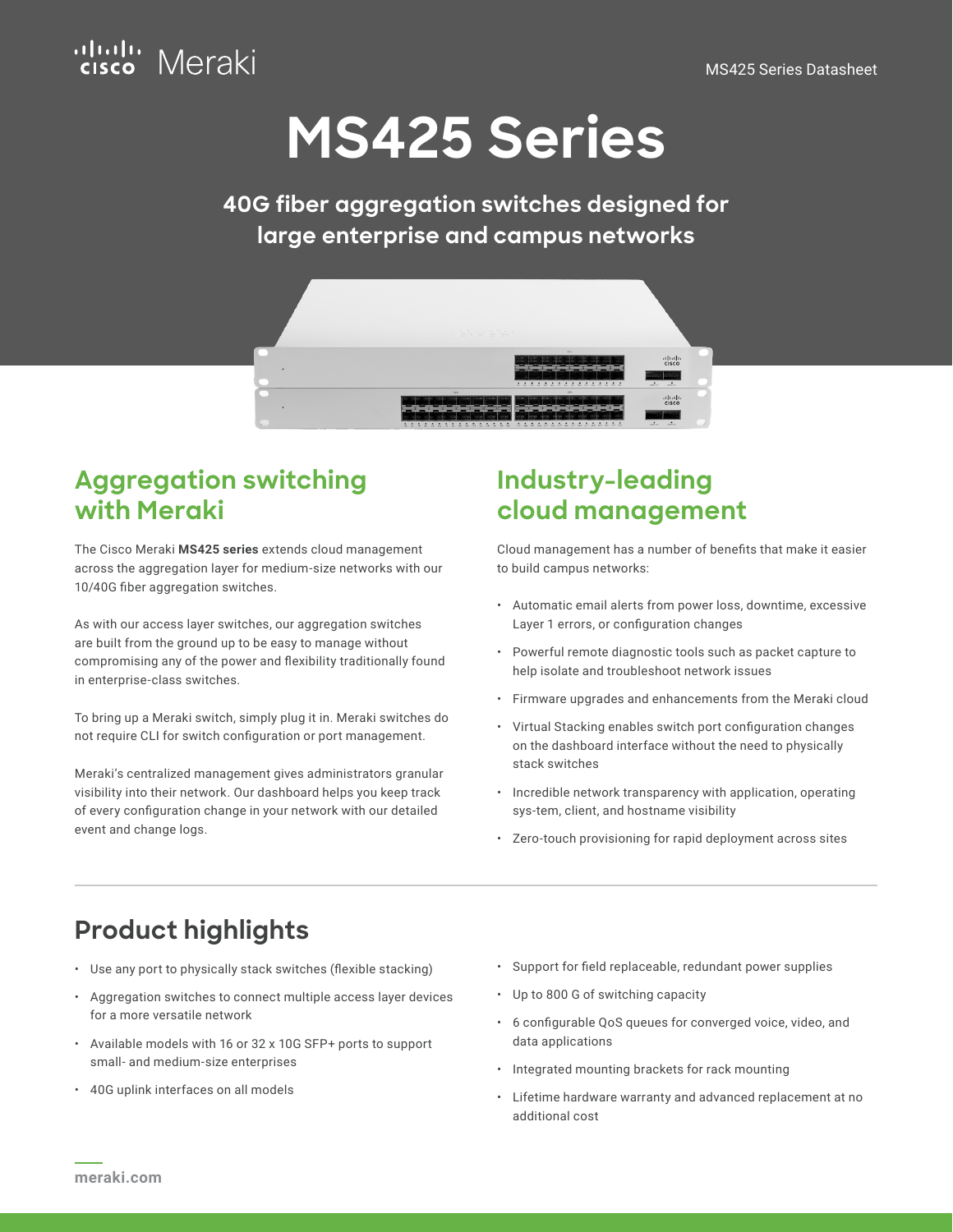## ululu Meraki

### **Meraki switches feature high-end hardware features, including:**

- Flexible stacking; use any port of physically stack devices
- Compact, 1RU design for space-constrained environments
- Terabit performance with non-blocking architecture
- Field-replaceable, hot-swappable power supplies/fans
- Front-to-back cooling
- Dedicated management port
- Low power consumption and shallow rack depth, which enable flexible deployment
- Stacking option for building redundant architectures

### **Designed for a complete cloud-managed switch network**



### **Enterprise-ready features:**

Meraki switches include all of the traditional Ethernet features found in the enterprise:

- IEEE 802.1X, MAB, and Hybrid authentication support for wired access control with RADIUS server monitoring
- ACL support (IPv4 & IPv6) and MAC whitelisting
- Single-Host/Multi-Domain/Multi-Host/Multi Authentication
- Change of Authorization (CoA) and RADIUS accounting support
- DHCP snooping to protect against rogue DHCP servers on the network
- Dynamic ARP Inspection to prevent man-in-the-middle attacks
- Rapid Spanning Tree, BPDU guard, root guard, loop guard, and other safeguards to help prevent misconfigurations and reduce convergence time
- Per port VLAN configuration, Voice VLAN support for simplified VoIP deployments
- Port Mirroring to monitor network traffic
- IGMP Snooping to optimize network performance for multicast applications
- Multiple administrative roles with sophisticated security policy management
- Link Aggregation Control Protocol (LACP) for high-capacity trunk-ing, with Multichassis (MLAG) support on stacked switches
- Quality-of-Service (QoS) to prioritize mission-critical traffic such as voice and video
- CDP, LLDP advertisement and snooping, with detailed neighbor visibility and discovery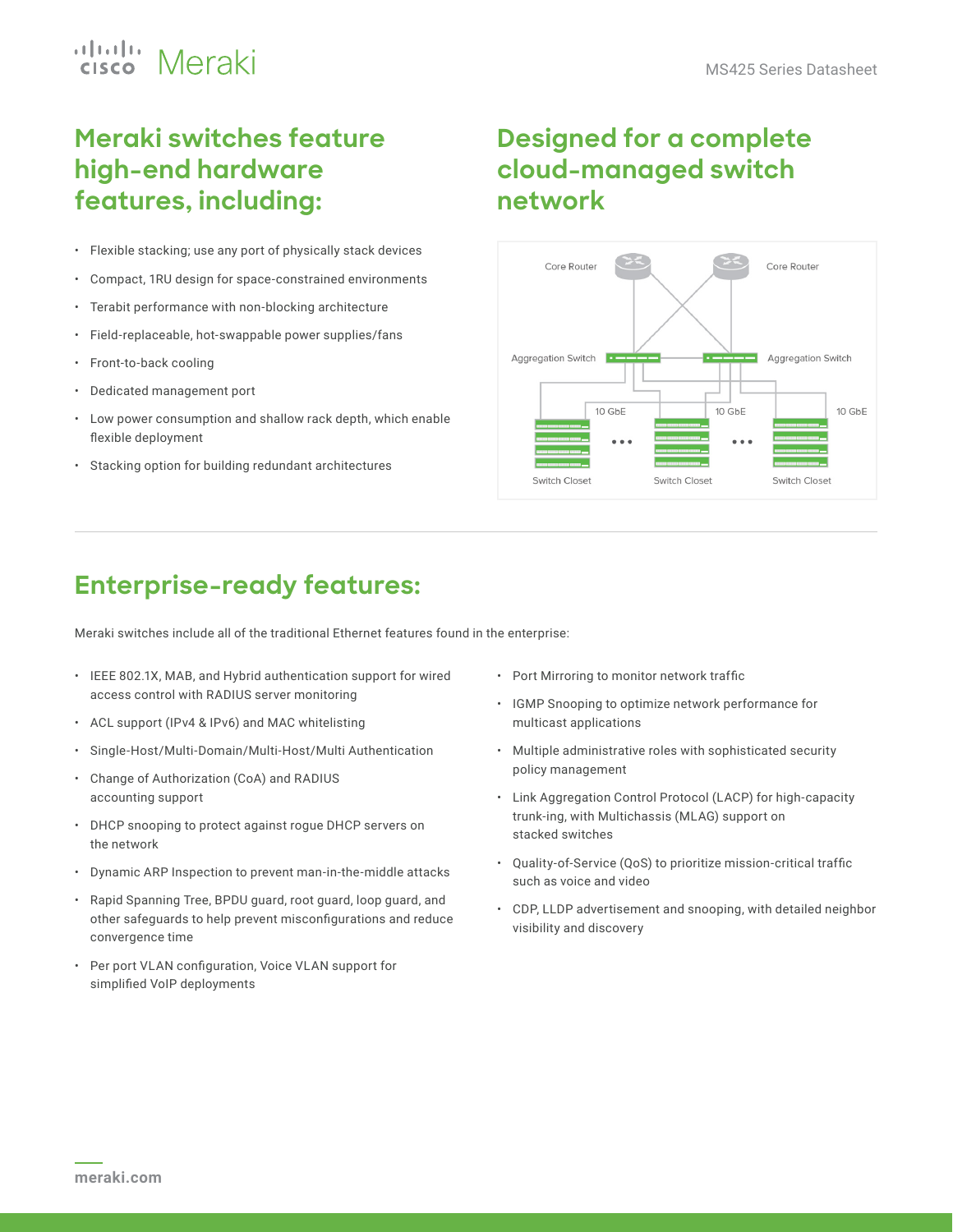## ululu Meraki

### **Lifetime warranty with next-day advanced replacement**

Cisco Meraki MS switches include a limited lifetime hardware warranty that provides next-day advance hardware switch replacement as long as the original purchaser owns the product. Meraki's simplified software and support licensing model also combines all software upgrades, centralized systems management and phone support under a single, easy-to-understand model.

For complete details, please visit **[www.meraki.cisco.com/support](http://www.meraki.cisco.com/support)**

### **MS425 series dimensions & interfaces**

| Model       | <b>Physical dimensions</b><br>$(H \times W \times D)^*$    | Weight                           | Interface                                                                                                | <b>Switching capacity</b> | <b>Stacking bandwidth</b> |
|-------------|------------------------------------------------------------|----------------------------------|----------------------------------------------------------------------------------------------------------|---------------------------|---------------------------|
| MS425-16-HW | 1.72" x 19.07" x 20.67"<br>(4.42cm x 48.44cm x<br>48.69cm) | 13.7 lbs<br>$(6.2 \text{ kg})$   | $\cdot$ 16 x 10G SFP+ fiber<br>$\cdot$ 2 × 40G QSFP+ uplink/<br>stacking ports<br>• RJ45 Management port | 480 Gbps                  | 160 Gbps                  |
| MS425-32-HW | 1.72" x 19.07" x 20.67"<br>(4.42cm x 48.44cm x<br>48.69cm) | 14.00 lbs<br>$(6.35 \text{ kg})$ | $\cdot$ 32 x 10G SFP+ fiber<br>$\cdot$ 2 × 40G QSFP+ uplink/<br>stacking ports<br>• RJ45 Management port | 800 Gbps                  | 160 Gbps                  |

\*Depth includes PSU

### **Power options & specifications**

| Model       | Idle / Full load power | Power supply configuration | Supported power supply |
|-------------|------------------------|----------------------------|------------------------|
| MS425-16-HW | 98 / 136 W             | Hot-swappable              | 2 x 250W PSU*          |
| MS425-32-HW | 98 / 136 W             | Hot-swappable              | 2 x 250W PSU*          |

\* Single power supply (PSU) included. For redundancy, second PSU is sold separately

### **What's included**

#### **All models**

1 x Power Supply (MA-PWR-250WAC), Mounting screw kit, 2 x Pre-Installed Fans

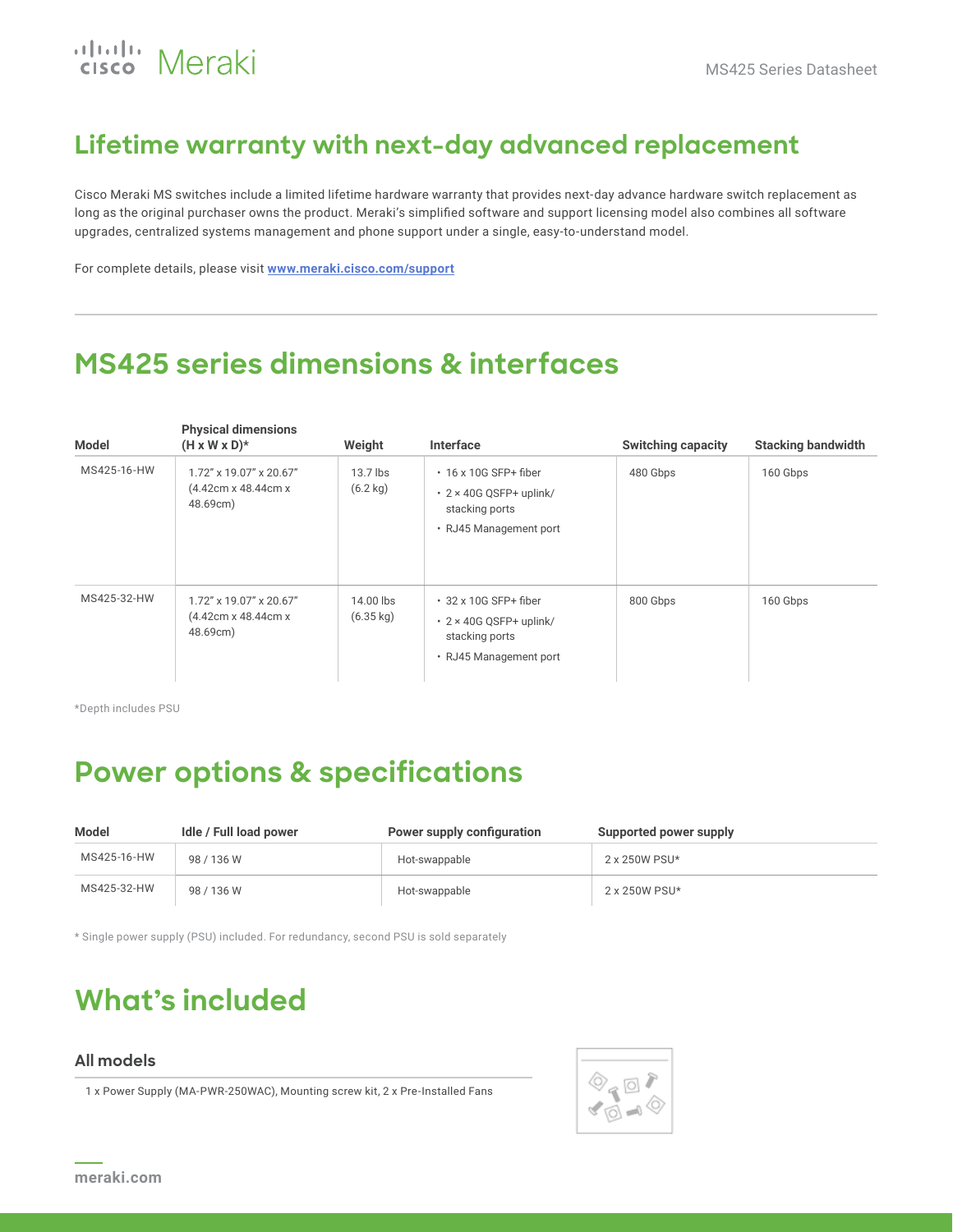## aludu Meraki

### **Optional accessories / optics**

Meraki switches are modular in design, allowing for hot-swappable field replacements and a range of optics (no lock-out of third-party optics). Details of SFP-based modules can be found in the SFP Datasheet, available in the Meraki Library.

| <b>Description</b>                              | <b>Accessory</b> | <b>Supported Models</b> |
|-------------------------------------------------|------------------|-------------------------|
| Meraki 40GbE Stacking / Uplink Cable, 0.5 Meter | MA-CBL-40G-50CM  | MS425                   |
| Meraki 40GbE Stacking / Uplink Cable, 1 Meter   | MA-CBL-40G-1M    | MS425                   |
| Meraki 40GbE Stacking / Uplink Cable, 3 Meter   | MA-CBL-40G-3M    | MS425                   |
| Field replaceable 18K rpm front-to-back fan     | MA-FAN-18K       | MS425                   |
| Field replaceable 250W power supply             | MA-PWR-250WAC    | MS425                   |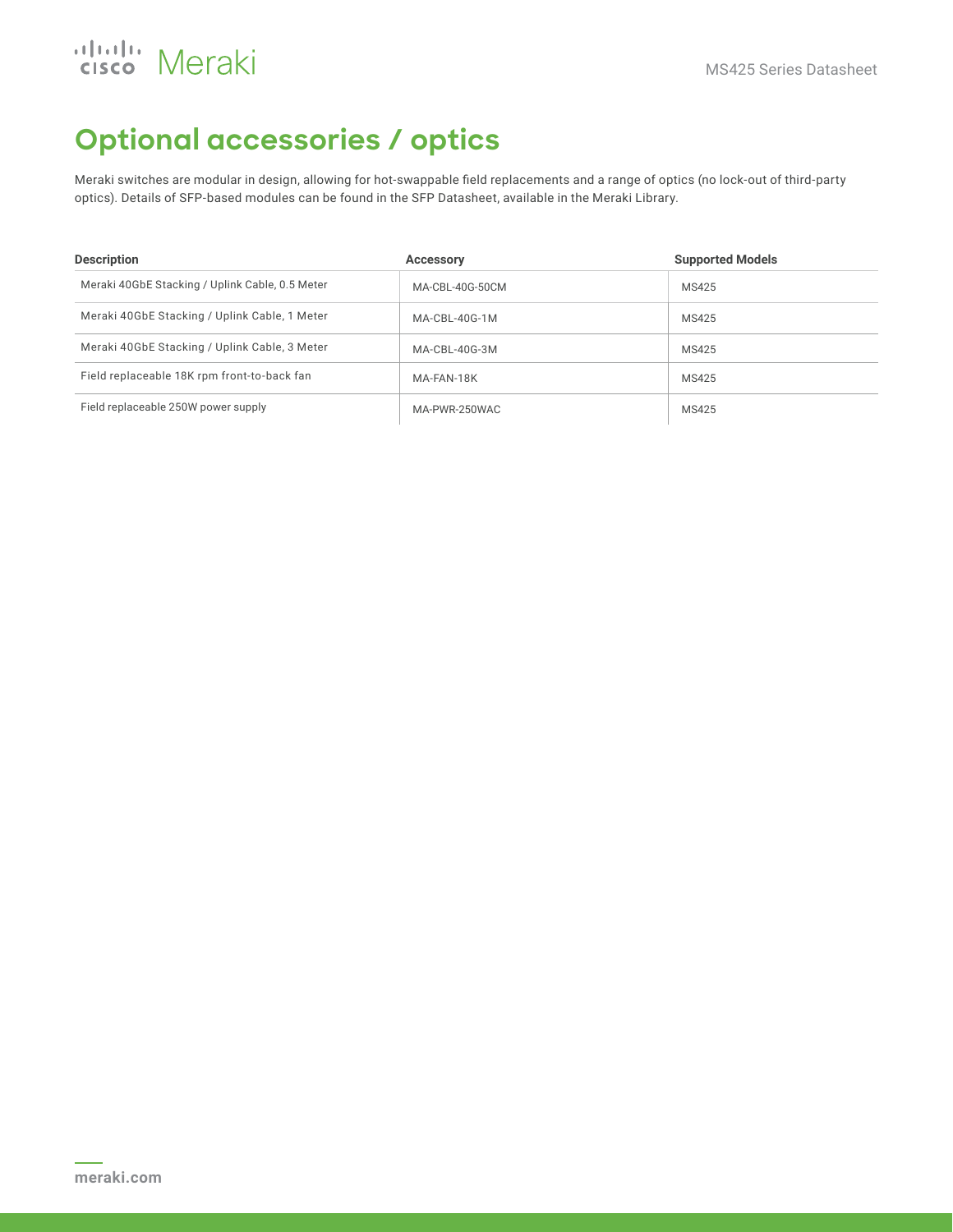### **MS425 specifications**

#### **Management**

Managed via the Web with the Meraki cloud management platform

Integrated with Meraki Wireless and complete portfolio of IT products and solutions

Zero-touch remote provisioning (no staging needed)

Detailed historical per-port and per-client usage statistics

Operating system, device, and hostname fingerprinting

SNMP and SYSLOG support for integration with other network management solutions

Automatic firmware upgrades with scheduling control

#### **Remote diagnostics**

Email, SMS and mobile push notification alerts<sup>1</sup>

Ping, traceroute, cable testing, and link failure detection with alerting

Remote packet capture

Dynamic and interactive network discovery and topology

Combined event and configuration change logs with instant search

#### **Stacking**

Virtual Stacking supports thousands of switch ports in a single logical stack for unified management, monitoring, and configuration

Physical stacking of up to 8 switches with 160 Gbps stack bandwidth

Flexible stacking on all interfaces and SFP+/QSFP+ accessory types, up to 8 switches

#### **Performance**

Non-blocking fabric

72/144 Gbps switching capacity on MS410-16/32

1.2 microsecond latency

Jumbo frame support (9578 ethernet frame)

<sup>1</sup> Requires carrier-supported email to SMS gateway

2 OSPF and Warm Spare do not operate concurrently (stacking is recommended for gateway redundancy)

802.1p Quality of Service, 8 queues (w/ 6 configurable for DSCP-to-CoS mapping)

802.1Q VLAN and trunking support for up to 4,094 VLANs

802.1w, 802.1D Rapid Spanning Tree Protocol (RSTP, STP)

STP Enhancements: BPDU guard, Root guard, Loop guard, UDLD

Broadcast storm control

802.1ab Link Layer Discovery Protocol (LLDP) and Cisco Discovery Protocol (CDP)

802.3ad Link aggregation with up to 8 ports per aggregate, Multichassis aggregates supported on stacked switches

Port mirroring

IGMP snooping for multicast filtering

MAC Forwarding Entries: 28K

#### **Layer 3 capabilities**

Static routing, OSFPv2

Multicast routing

Warm Spare (VRRP) 2

DHCP Relay, DHCP Server

#### **Power**

Power input: 100 - 240 VAC, 47-63 Hz

Power consumption: 98-136W